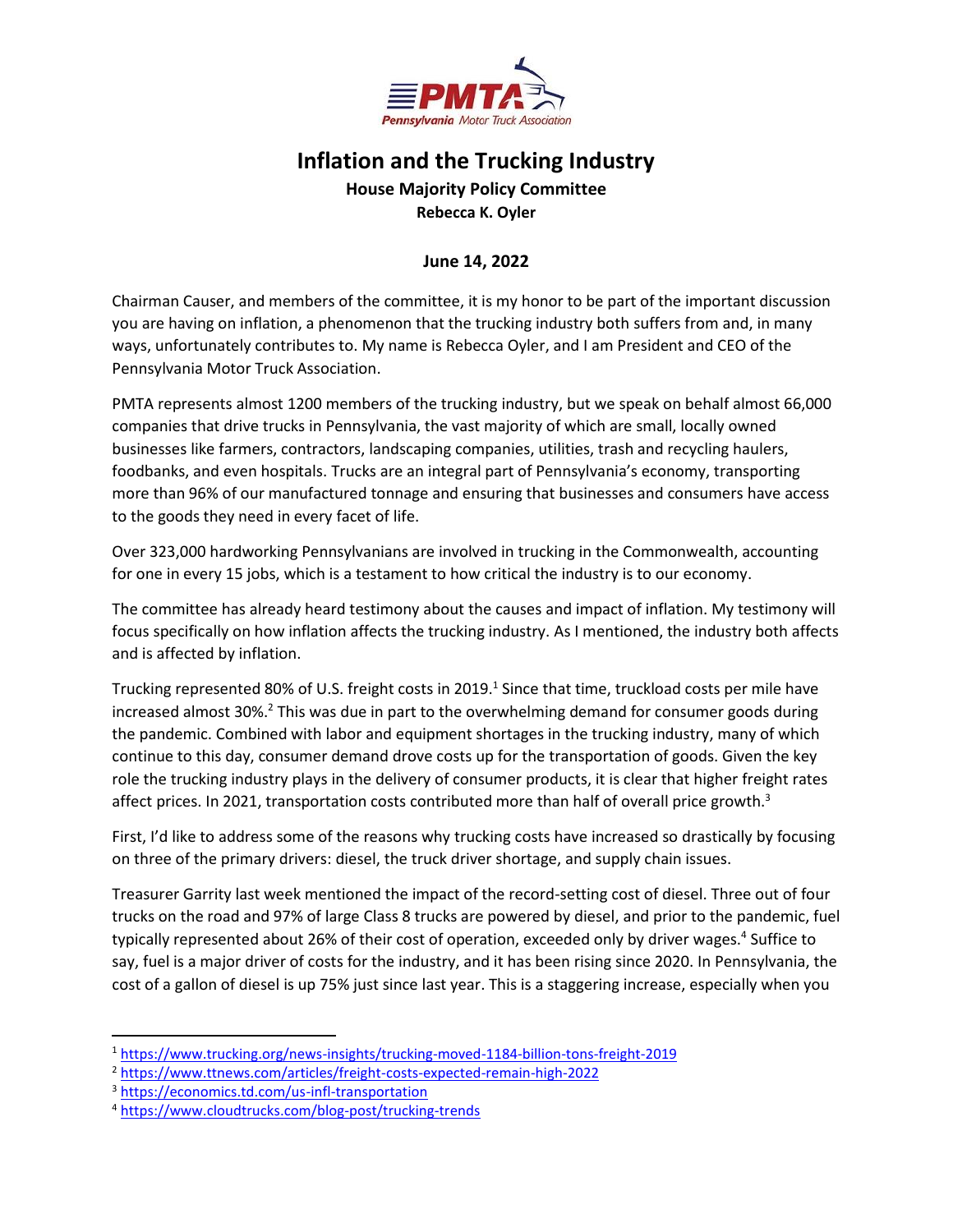consider that the two tanks in a semi-truck can hold up to 300 gallons of diesel. Last year, filling those tanks cost an average of just over \$1000. This year, that trucker will pay \$1856 to fill up.

Put another way, that truck will use an average of 20,500 gallons of fuel this year, resulting in an increase of \$54,243 per truck over last year. A typical PMTA member with six trucks will need to figure out how to manage an expense increase of more than \$325,000 this year, to say nothing of the fleets with hundreds of trucks.

Much of this cost increase is passed directly by trucking companies onto customers through diesel surcharges on top of standard rates. However, a few facts about surcharges I want to share. First, they are calculated based on the previous week's prices, so when costs are rising rapidly, there is a lag between actual prices and the surcharge a company can collect, which reduces the company's margin week-to-week. Plus, most companies do not get reimbursed for 30 days or more, so they must cover cost increases upfront, which puts a squeeze on many companies, especially the 97% of trucking companies that are small businesses. To make matters worse for small companies, many do not have surcharges built into their contracts or operate in markets that where surcharges are not possible. Many small companies simply will not be able to compete in the current environment and will decline routes and contracts. Some have already closed their doors, further exacerbating the supply chain crunch.

I wanted to talk briefly about the truck driver shortage, which is also making things challenging for the industry. The American Transportation Research Institute estimates that there is a shortage of about 81,000 truck drivers nationwide, roughly 3,600 of which are in Pennsylvania. Not only does this driver shortage make it harder for trucking companies to do their jobs and respond to the demand for their services, it also further increases freight costs throughout supply chains.

The last cost increase I would like to discuss is that caused by supply chain problems. We are all familiar with the supply chain issues over the past couple of years, leading to empty shelves and shortages of products like cars, Gatorade, iPhones, school lunches, and most recently, baby formula. And of course, trucking is a critical piece of the supply chain puzzle. What you may realize about is how much trucking is affected by supply chain issues too. Too many trucks have been sidelined or not making it to the road at all because of component parts shortages, even while demand for freight is sky high.

All parts are affected, but increased demand for electronics during the pandemic, disasters, and COVIDrelated production problems limited the supply of electronics components at the worst possible time for the industry. Technologically advanced vehicles use hundreds of sensors and controllers, many of which are critical to safety. If even one is unavailable, it can keep a damaged truck off the road or stop one from rolling off the assembly line. The semiconductor shortage led manufacturers to shut down or slow production to a crawl at times, and the shortage has driven the cost of those trucks that are available up substantially since last year.

I wish I could say that semiconductors are the only supply concern we have, but the truth is that other component parts are experiencing shortages too. Last year, the industry experienced a critical shortage of diesel exhaust fluid (DEF) sensors, which left thousands of trucks parked because replacements were unavailable. The issue was only resolved when manufacturers developed a software fix that was finally approved by the EPA.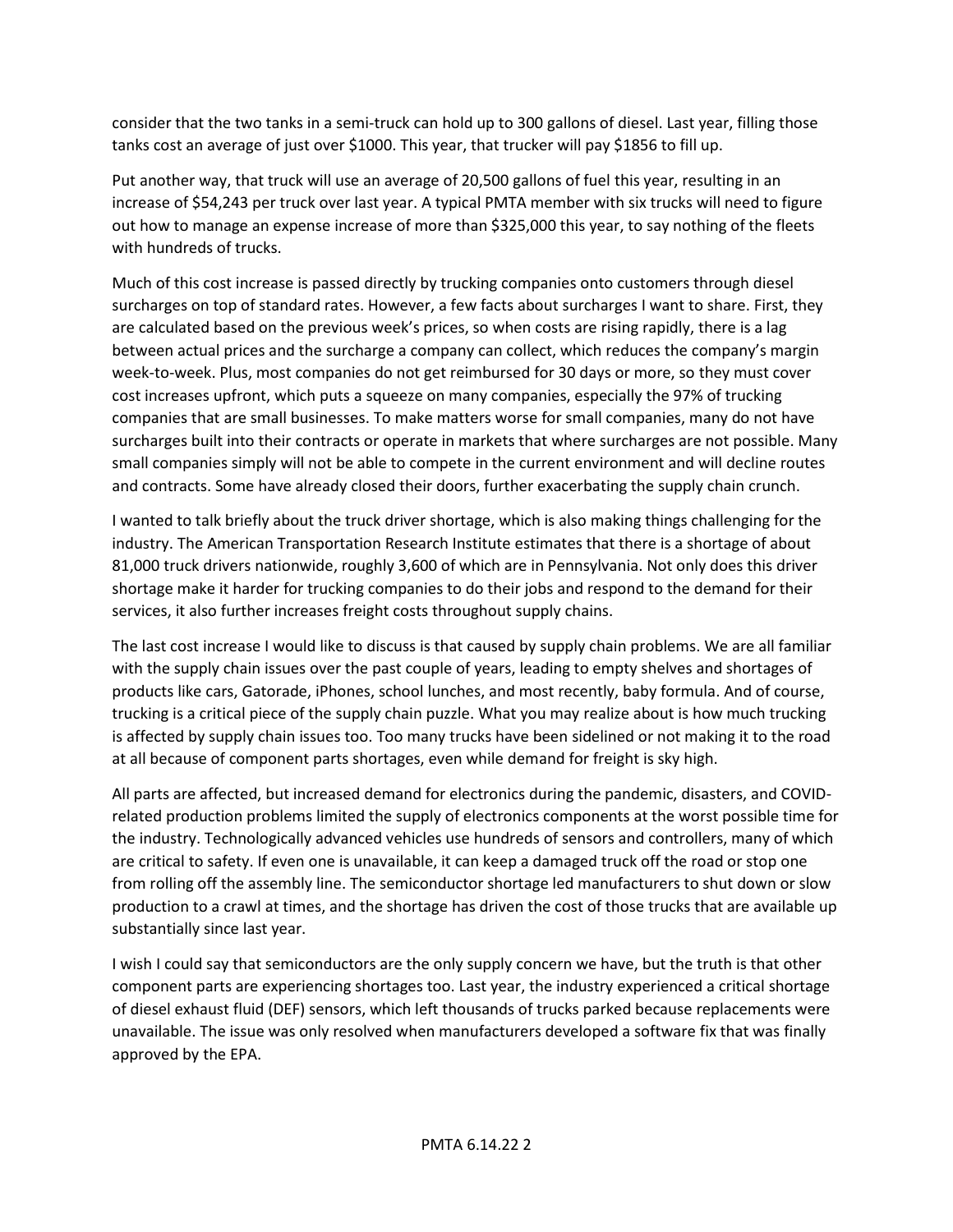Other products critical to the industry are not as easy to get around. For example, rising costs of timber, aluminum, steel, and polyethylene have resulted in an \$8000 – 9000 cost increase for what used to be a \$30,000 trailer. And the price of used trucks increased by almost 40% in 2021.<sup>5</sup>

Of course, the most important critical supply for the industry is diesel fuel. Many experts are predicting a shortage of diesel over the coming weeks and months, and PMTA has already heard from some PA companies that cannot get fuel from their normal suppliers and others that have experienced rationing. I do not think I need to elaborate on how devastating a diesel shortage would be to the industry and to the overall economy! But tires have also been an issue, and we are hearing about shortages of diesel exhaust fluid (DEF), without which trucks produced after 2010 (about 50% of those on the road) cannot operate.

I hope this overview of some of the causes of the cost drivers in the trucking industry – diesel prices, the driver shortage, and supply chain issues – has been helpful in explaining the impact transportation has on inflation. It is consumers who ultimately pay these cost increases through higher prices on the goods and services delivered by truck – which is almost everything. But an important thing to remember is that it is not just the trip from the factory to the store where higher transportation costs affect consumer prices; it is at every point of the supply chain where transport occurs.

Attached to my testimony is a chart that illustrates this well – in this case for eggs. The chart tracks all the intermediary steps between chicken (or egg) to the consumer product that you purchase in the grocery store. Every part of the process that includes a truck is noted. On the low end, there may be only two trucks involved for transporting the unfortunate chicks reprocessed for animal feed to zoos and farms. However, on the upper end, if you track a final product containing eggs through the supply chain – let's say a Pennsylvania whoopie pie – there may be as many as eight trucks involved in getting that product to your dessert table! Factor in the increased costs we have discussed on every one of those trips on a truck, and you begin to understand part of the reason why consumer goods costs are increasing so much.

Now that we understand some of the problems, what can be done at the state level to help the trucking industry and reign in some of the inflationary impact of transportation costs on consumers? I offer the following suggestions:

- **1. Stop bridge tolling.** PennDOT's plan to toll nine interstate bridges will have a devastating impact on Pennsylvania's trucking industry. The cost increase for just one truck crossing a bridge twice a day will add over \$5000 per truck. Not only will that extra \$5000 per truck affect the company's bottom line, it will also increase the cost of all those goods and services carried across the bridge with it. Pennsylvania is already the third most expensive state in which to operate a truck. Let's stop this initiative before it sets us further back.
- **2. Ease regulations and other requirements that increase costs for truckers.**
	- First, we would suggest easing truck emissions regulations that tie Pennsylvania to regulations adopted by California. These regulations already increase the cost of new trucks for companies in Pennsylvania by several thousand dollars, but future California

<sup>5</sup> <https://logiflexinc.com/inflation-and-trucking>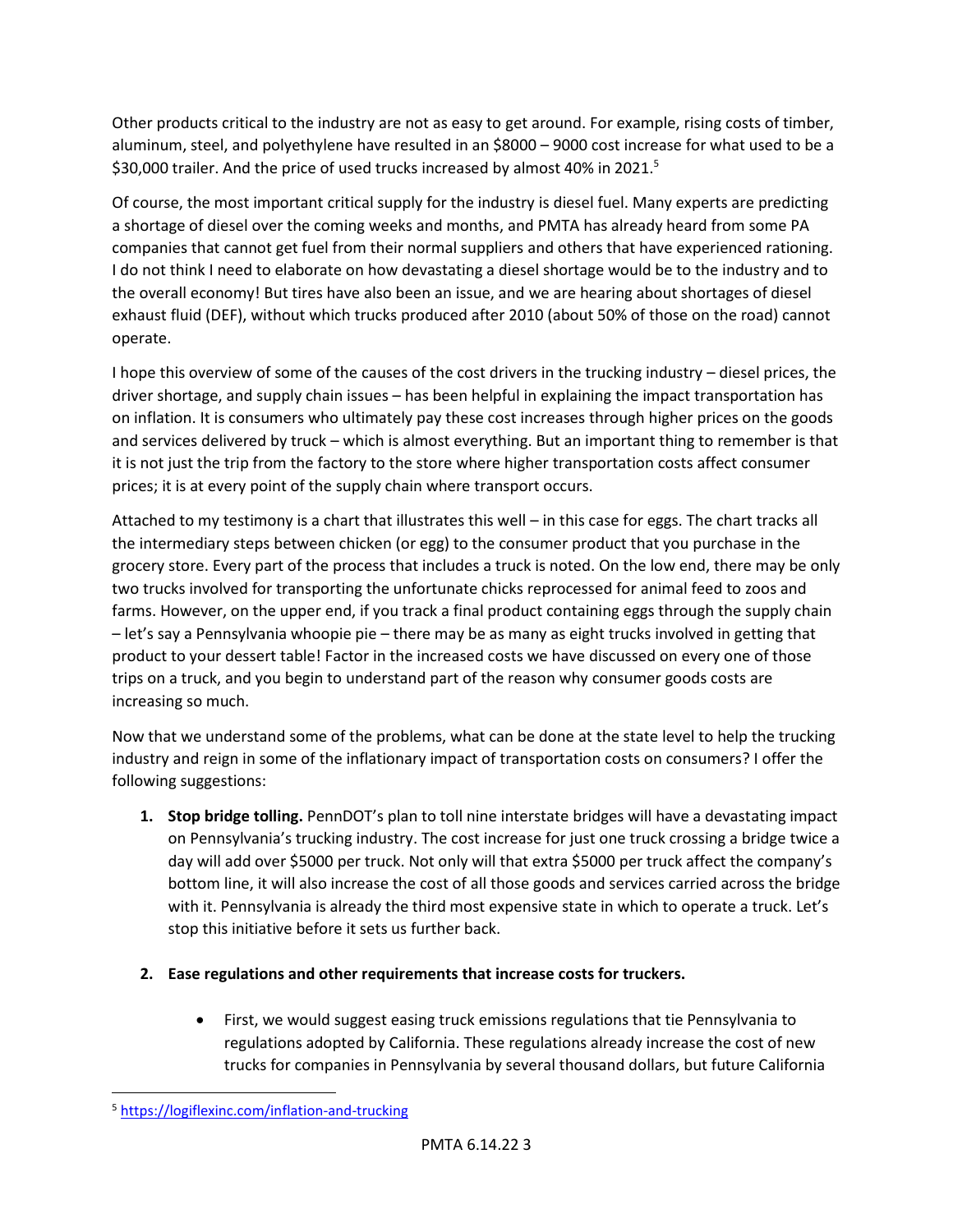standards are so aggressive that manufacturers are not sure how they will meet them. The cost impact will be substantial. Now is the time to adopt the federal emissions standards instead of California mandates. We would like to thank the House for passing Rep. Knowles bill, HB 2075, which puts a halt to California mandates, at least through 2024.

- Second, it makes sense to allow federal vehicle inspections to be valid for Pennsylvaniaregistered tractors, rather than requiring a state inspection too, as is already permitted for trailers. Extra inspections are an unnecessary cost that can easily be eliminated, especially for national companies that need to bring every truck in their fleet back to Pennsylvania for an inspection under current law.
- **3. Address transportation workforce needs.** Addressing the driver (and diesel tech) shortage will require effort, but ultimately will help ease the labor shortage that contributes to higher costs in trucking. Re-orient job training programs to needs of local employers in the industry, including technical schools and high schools. Making some of the more frustrating parts of the job more palatable will help recruit and retain drivers as well. For example, ensure that truck drivers have access to restrooms at public facilities by passing Rep. Silvis's HB 2465, the Truck Driver Restroom Access Act.
- **4. Provide truck parking facilities** Currently, there is one parking space available for every eleven truckers in the U.S. So it is not surprising that 98% of truck drivers report having problems finding a place to park their trucks. Strict federal hours of service regulations make it necessary to provide areas where truck drivers can safely park for breaks, but the lack of available parking spaces costs the industry. The average driver spends 56 minutes a day looking for a parking space. That means 56 minutes less time they can spend in route to their destination, a profound loss of productivity that affects supply chains. Not to mention the frustration involved in this task makes it even more difficult to recruit and retain drivers. Truck parking should be a publicprivate partnership priority.
- **5. Ensure U.S. energy production.** Ensuring that the domestic supply of oil is abundant, and that refining capacity can produce sufficient fuel is essential. Trucking is, for the foreseeable future, dependent on a reliable supply of diesel. It is therefore essential to ensure that the U.S. can produce the diesel the trucking industry needs to support the economy. There are many ways the U.S. can encourage the development and distribution of domestic energy supplies, which are beyond the scope of this hearing, but it is worth emphasizing the importance of refineries to the supply of diesel fuel. U.S. refineries have been closing at an alarming rate, with Philadelphia's own Energy Solutions (PES) refinery closing after a fire in 2020. The pandemic's decrease in demand for motor fuels and federal policies hostile to fossil fuels were the nail in the coffin for many refinery operators, and in 2021 U.S. refining capacity reached its lowest annual level since 2015. Encouraging American production of diesel fuel should be a high priority.

Again, thank you for the opportunity to discuss inflation and the trucking industry in Pennsylvania. I am happy to take any questions you may have.